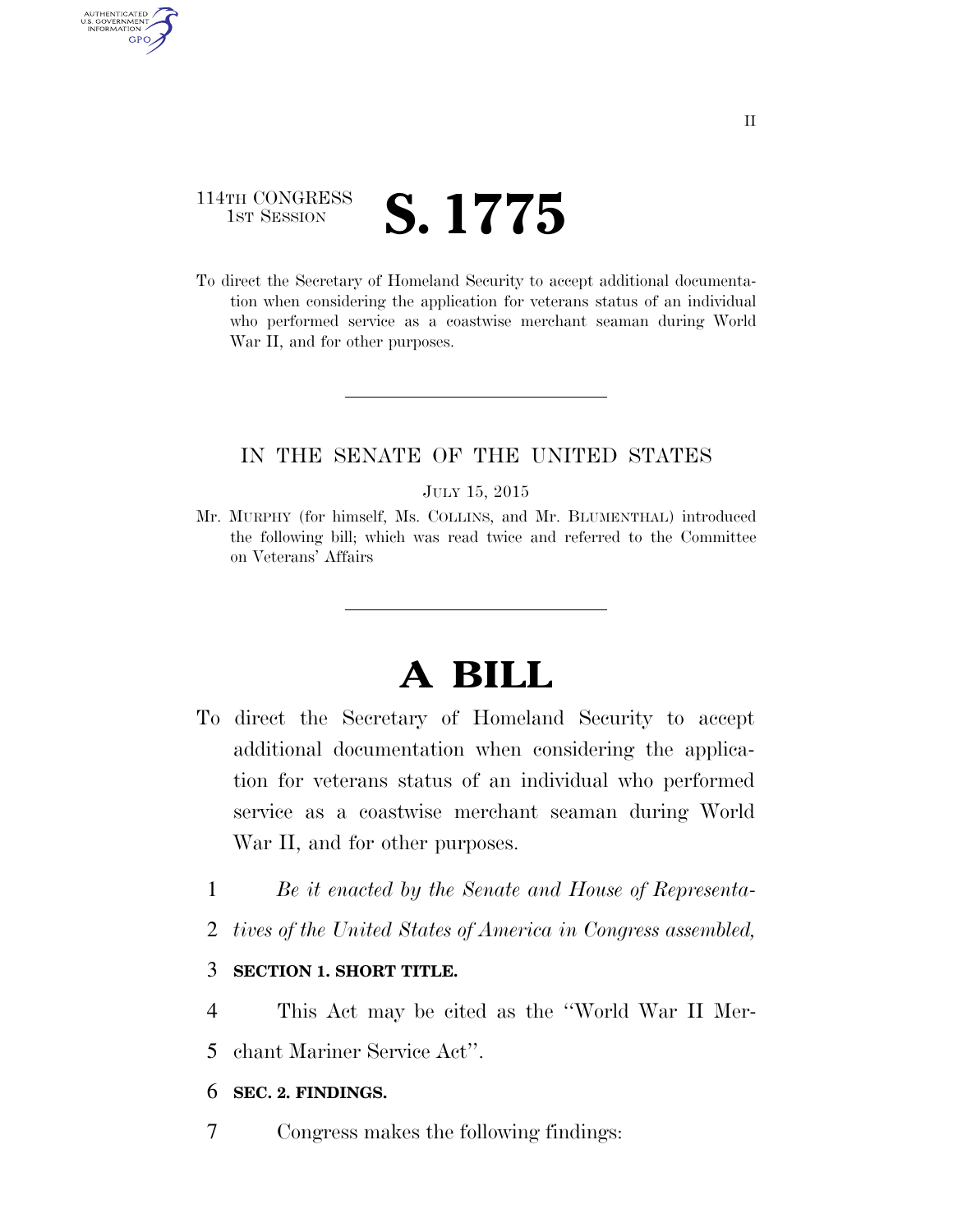| $\mathbf{1}$   | (1) The Merchant Marine Act, 1936 established         |
|----------------|-------------------------------------------------------|
| $\overline{2}$ | the United States Maritime Commission, and stated     |
| 3              | as a matter of policy that the United States should   |
| $\overline{4}$ | have a merchant marine that is "capable of serving    |
| 5              | as a naval and military auxiliary in time of war or   |
| 6              | national emergency".                                  |
| 7              | (2) The Social Security Act Amendments of             |
| 8              | 1939 (Public Law $76-379$ ) expanded the definition   |
| 9              | of employment to include service "on or in connec-    |
| 10             | tion with an American vessel under contract of serv-  |
| 11             | ice which is entered into within the United States or |
| 12             | during the performance of which the vessel touches    |
| 13             | at a port in the United States, if the employee is    |
| 14             | employed on and in connection with such vessel".      |
| 15             | (3) The Joint Resolution to repeal sections 2,        |
| 16             | 3, and 6 of the Neutrality Act of 1939, and for       |
| 17             | other purposes (Public Law 77–294; 55 Stat. 764)      |
| 18             | repealed section 6 of the Neutrality Act of 1939 (re- |
| 19             | lated to the arming of United States vessels) and     |
| 20             | authorized the President during the national emer-    |
| 21             | gency to arm or permit to arm any United States       |
| 22             | vessel.                                               |
| 23             | (4) On February 7, 1942, President Franklin           |
| 24             | D. Roosevelt, through Executive Order Number          |

9054, established the War Shipping Administration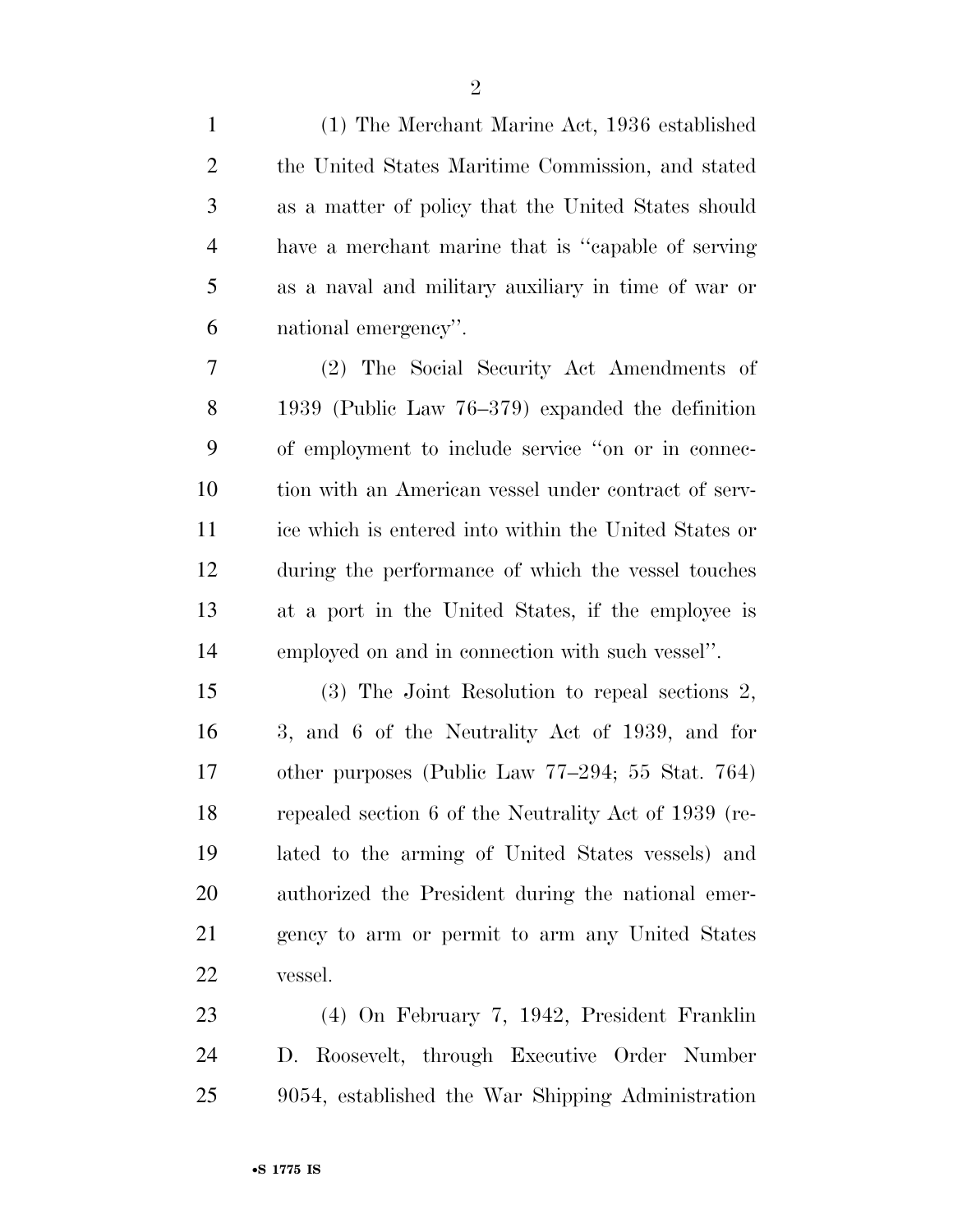that was charged with building or purchasing, and operating the civilian shipping vessels needed for the war effort.

 (5) During World War II, United States mer- chant mariners transported goods and materials through ''contested waters'' to the various combat theaters.

 (6) At the conclusion of World War II, United States merchant mariners were responsible for transporting several million members of the United States Armed Forces back to the United States.

 (7) The GI Bill Improvement Act of 1977 (Public Law 95–202) provided that the Secretary of Defense could determine that service for the Armed Forces by organized groups of civilians, or contrac- tors, be considered ''active service'' for benefits ad-ministered by the Veterans' Administration.

 (8) Department of Defense Directive 1000.20 directed that the determination be made by the Sec- retary of the Air Force, and established the Civilian/ Military Service Review Board and Advisory Panel.

 (9) In 1987, three merchant mariners along with the AFL–CIO sued Edward C. Aldridge, Sec- retary of the Air Force, challenging the denial of their application for veterans status. In Schumacher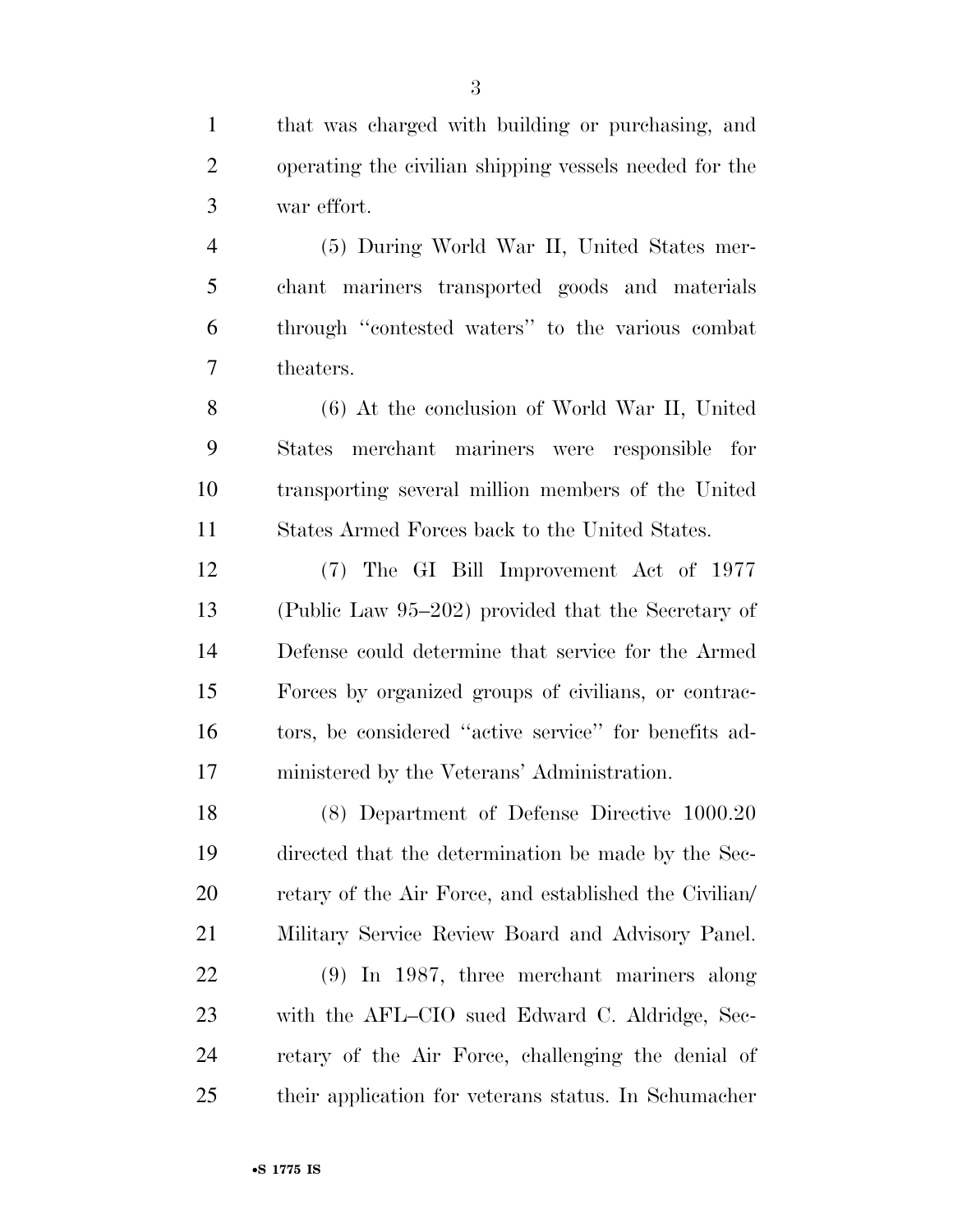| $\mathbf{1}$   | v. Aldridge (665 F. Supp. 41 (D.D.C. 1987)), the       |
|----------------|--------------------------------------------------------|
| $\overline{2}$ | Court determined that Secretary Aldridge had failed    |
| 3              | to "articulate clear and intelligible criteria for the |
| $\overline{4}$ | administration" of the application approval process.   |
| 5              | (10) During World War II, women were repeat-           |
| 6              | edly denied issuance of official documentation af-     |
| 7              | firming their merchant marine seamen status by the     |
| 8              | War Shipping Administration.                           |
| 9              | $(11)$ Coast Guard Information Sheet #77               |
| 10             | (April 1992) identifies the following acceptable       |
| 11             | forms of documentation for eligibility meeting the     |
| 12             | requirements set forth in the GI Bill Improvement      |
| 13             | Act of 1977 (Public Law 95–202) and the Veterans       |
| 14             | Programs Enhancement Act of 1998 (Public Law           |
| 15             | $105 - 368$ :                                          |
| 16             | (A) Certificate of shipping and discharge              |
| 17             | forms.                                                 |
| 18             | (B) Continuous discharge books (ship's                 |
| 19             | deck or engine logbooks).                              |
| 20             | (C) Company letters showing vessel names               |
| 21             | and dates of voyages.                                  |
| 22             | (12) Coast Guard Commandant Order of 20                |
| 23             | March 1944 relieved masters of tugs, towboats, and     |
| 24             | seagoing barges of the responsibility of submitting    |
| 25             | reports of seamen shipped or discharged on forms,      |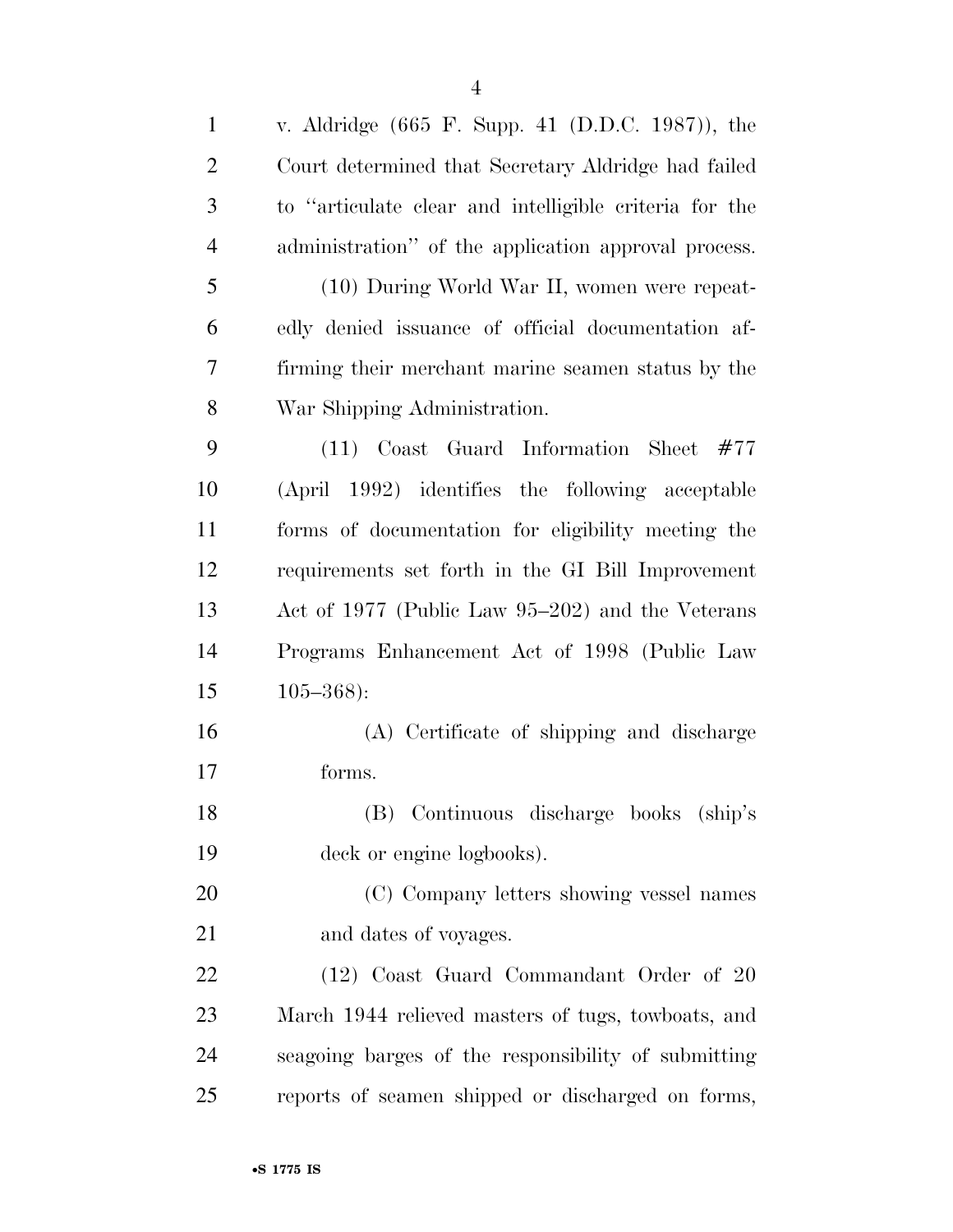meaning certificates of shipping and discharge forms are not available to all eligible individuals seeking to document their eligibility.

 (13) Coast Guard Information Sheet #77 (April 1992) states that ''deck logs were tradition- ally considered to be the property of the owners of the ships. After World War II, however, the deck and engine logbooks of vessels operated by the War Shipping Administration were turned over to that agency by the ship owners, and were destroyed dur- ing the 1970s'', meaning that continuous discharge books are not available to all eligible individuals seeking to document their eligibility.

 (14) Coast Guard Information Sheet #77 (April 1992) states ''some World War II period log books do not name ports visited during the voyage due to wartime security restrictions'', meaning that company letters showing vessel names and dates of voyages are not available to all eligible individuals seeking to document their eligibility.

 **SEC. 3. METHODS FOR VALIDATING CERTAIN SERVICE CONSIDERED TO BE ACTIVE SERVICE BY THE SECRETARY OF VETERANS AFFAIRS.** 

 (a) IN GENERAL.—For the purposes of verifying that an individual performed service under honorable condi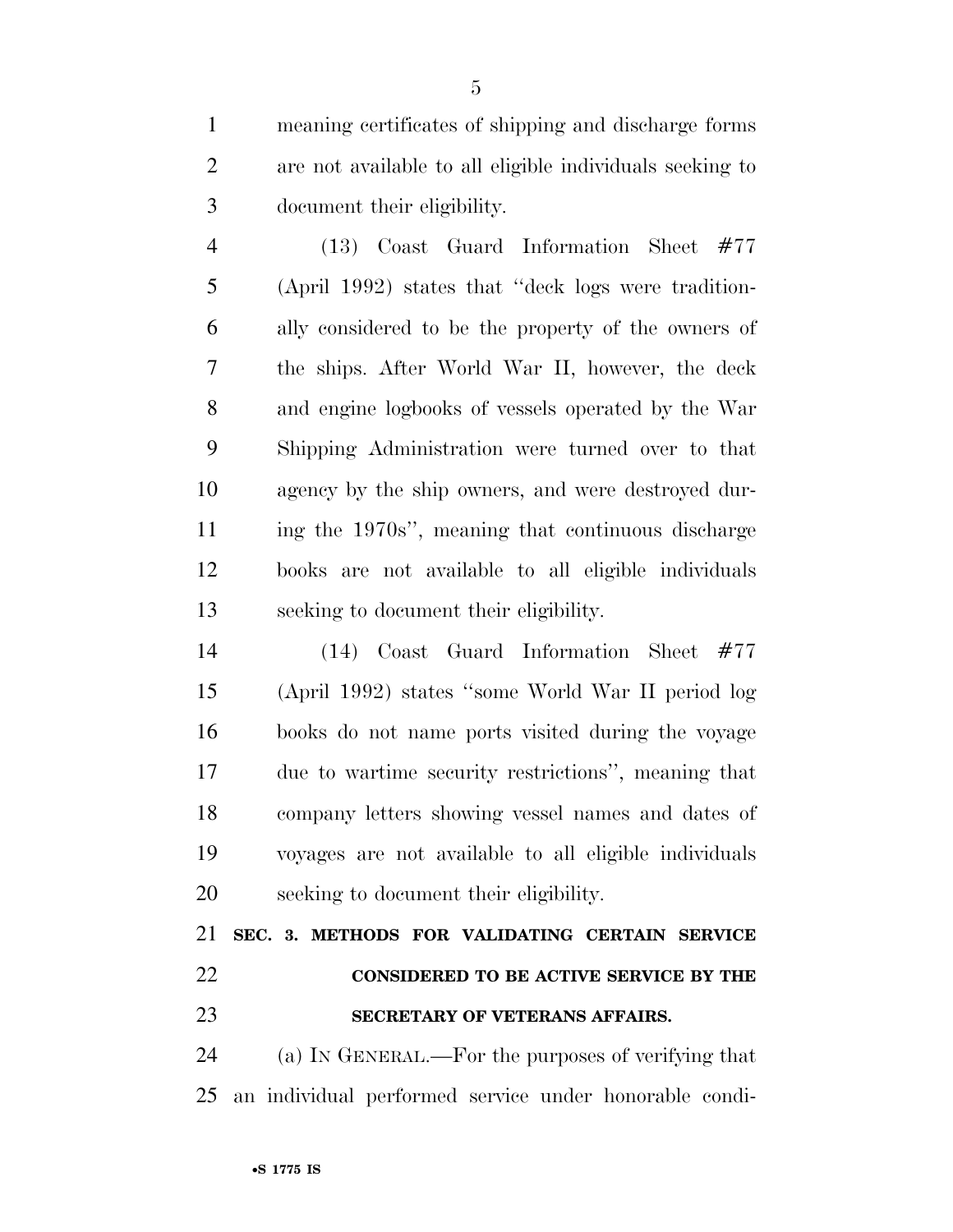tions that satisfies the requirements of a coastwise mer- chant seaman who is recognized pursuant to section 401 of the GI Bill Improvement Act of 1977 (Public Law 95– 202; 38 U.S.C. 106 note) as having performed active duty 5 service for the purposes described in subsection  $(e)(1)$ , the Secretary of Homeland Security shall accept the following:

 (1) In the case of an individual who served on a coastwise merchant vessel seeking such recognition for whom no applicable Coast Guard shipping or dis- charge form, ship logbook, merchant mariner's docu- ment or Z-card, or other official employment record is available, the Secretary shall provide such recogni- tion on the basis of applicable Social Security Ad- ministration records submitted for or by the indi- vidual, together with validated testimony given by the individual or the primary next of kin of the indi- vidual that the individual performed such service during the period beginning on December 7, 1941, and ending on December 31, 1946.

 (2) In the case of an individual who served on a coastwise merchant vessel seeking such recognition for whom the applicable Coast Guard shipping or discharge form, ship logbook, merchant mariner's document or Z-card, or other official employment record has been destroyed or otherwise become un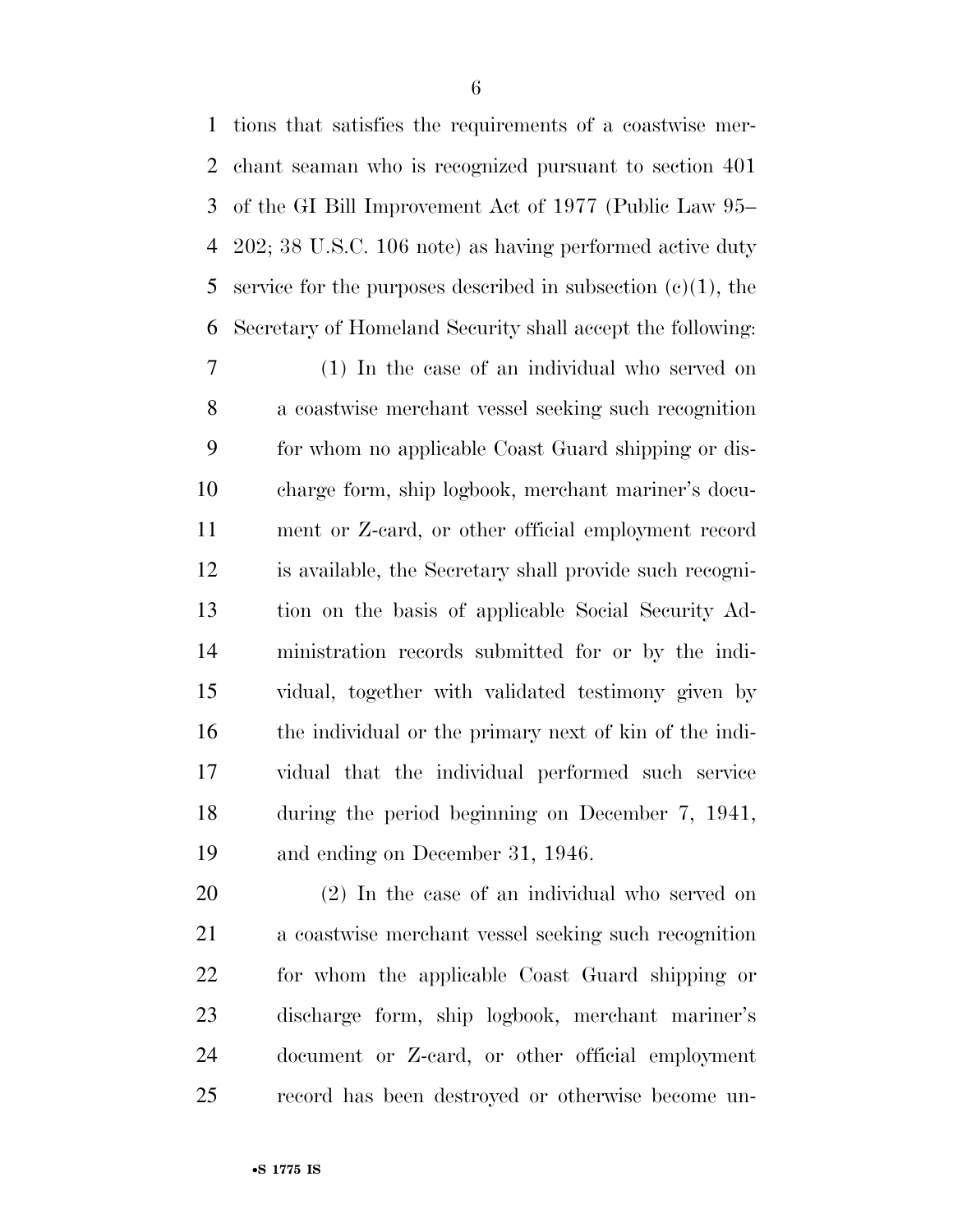available by reason of any action committed by a person responsible for the control and maintenance of such form, logbook, or record, the Secretary shall accept other official documentation demonstrating that the individual performed such service during pe- riod beginning on December 7, 1941, and ending on December 31, 1946.

 (3) For the purpose of determining whether to recognize service allegedly performed during the pe- riod beginning on December 7, 1941, and ending on December 31, 1946, the Secretary shall recognize masters of seagoing vessels or other officers in com- mand of similarly organized groups as agents of the United States who were authorized to document any individual for purposes of hiring the individual to perform service in the merchant marine or dis-charging an individual from such service.

 (b) TREATMENT OF OTHER DOCUMENTATION.— Other documentation accepted by the Secretary of Home- land Security pursuant to subsection (a)(2) shall satisfy all requirements for eligibility of service during the period beginning on December 7, 1941, and ending on December 31, 1946.

(c) BENEFITS ALLOWED.—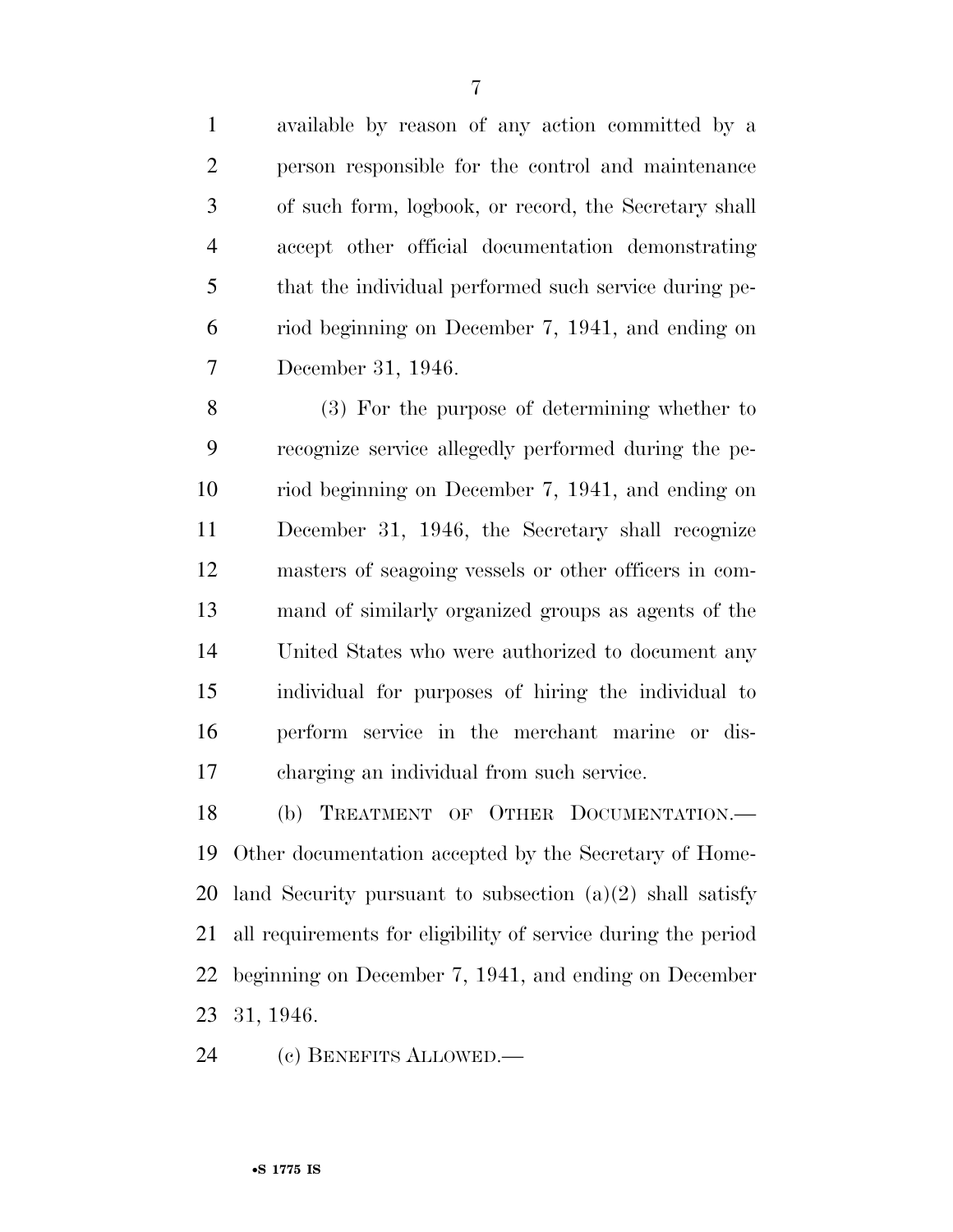(1) BURIAL BENEFITS ELIGIBILITY.—Service of an individual that is considered active duty pursuant to subsection (a) shall be considered as active duty service with respect to providing burial benefits under chapters 23 and 24 of title 38, United States Code, to the individual.

 (2) MEDALS, RIBBONS, AND DECORATIONS.— An individual whose service is recognized as active duty pursuant to subsection (a) may be awarded an appropriate medal, ribbon, or other military decora-tion based on such service.

 (3) STATUS OF VETERAN.—An individual whose service is recognized as active duty pursuant to sub- section (a) shall be honored as a veteran but shall not be entitled by reason of such recognized service to any benefit that is not described in this sub-section.

 (d) DETERMINATION OF COASTWISE MERCHANT SEAMAN.—The Secretary of Homeland Security shall verify that an individual performed service under honor- able conditions that satisfies the requirements of a coast- wise merchant seaman pursuant to this section without regard to the sex, age, or disability of the individual dur- ing the period in which the individual served as such a coastwise merchant seaman.